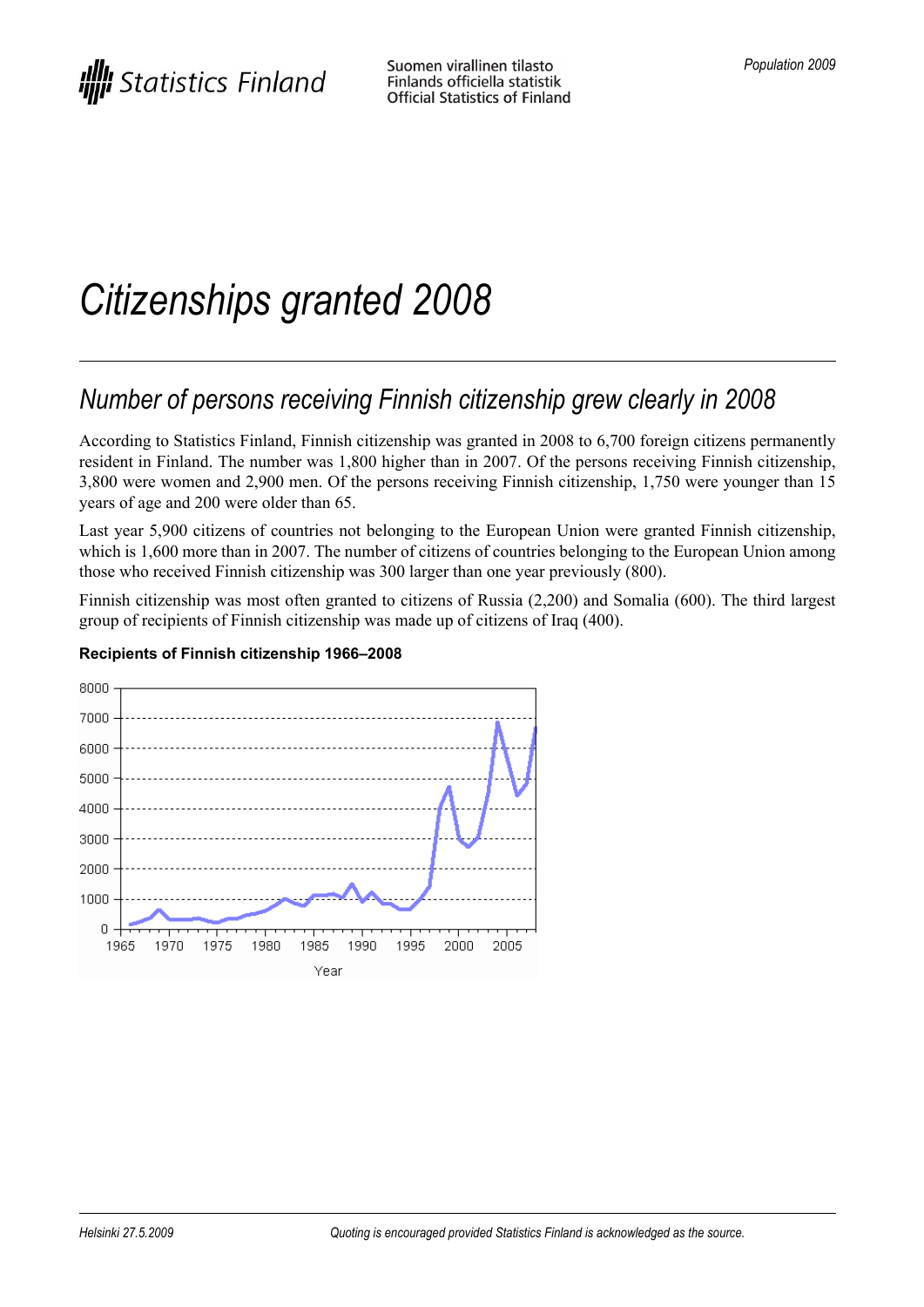# *Contents*

| <b>Tables</b> |  |
|---------------|--|
|               |  |
| Figures       |  |
|               |  |
|               |  |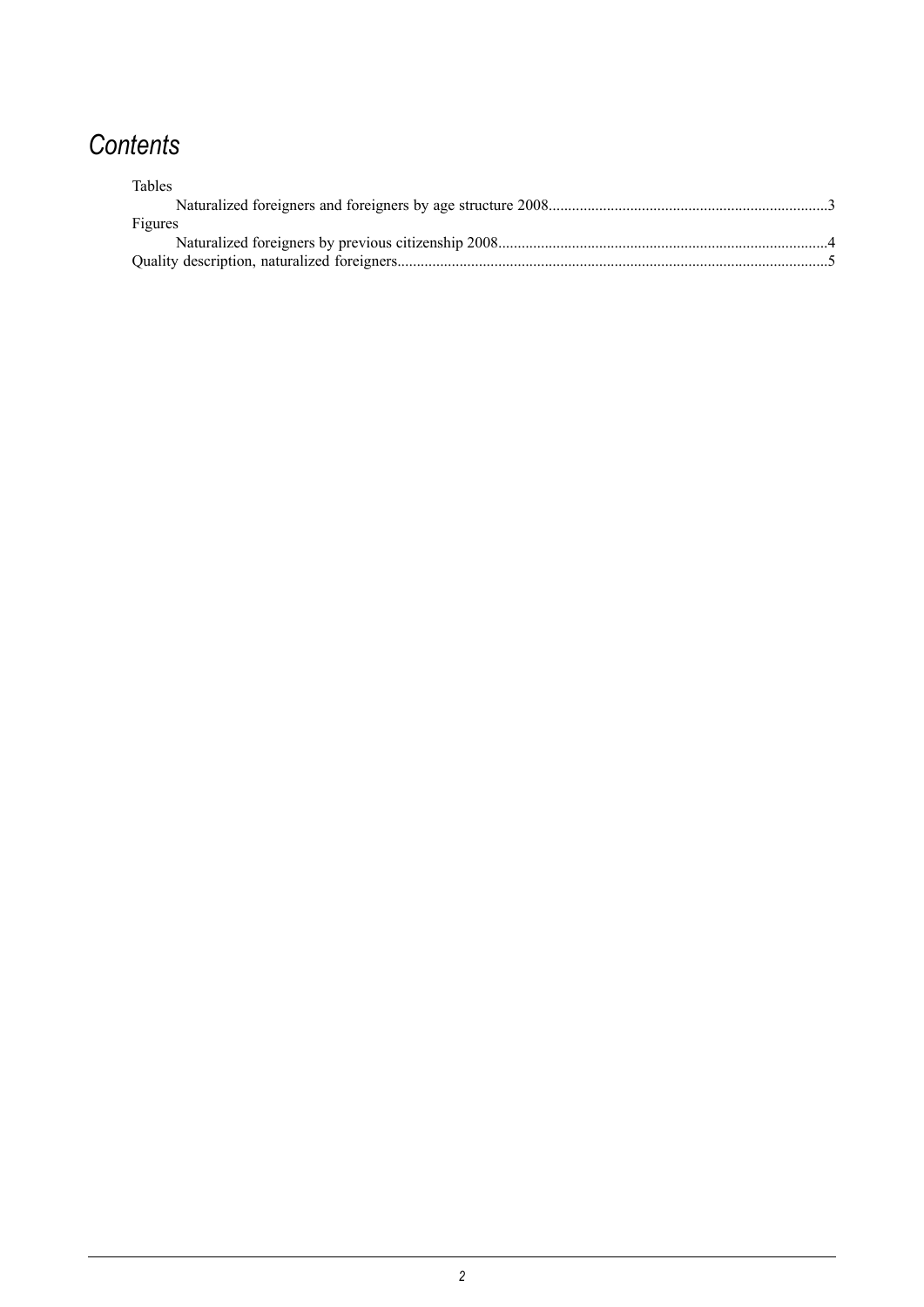# *Tables*

#### <span id="page-2-0"></span>**Naturalized foreigners and foreigners by age structure 2008**

| Age group | Naturalized foreigners | Naturalized foreigners % | Foreigners | Foreigners |
|-----------|------------------------|--------------------------|------------|------------|
|           |                        |                          |            | $\%$       |
| Total     | 6,682                  | 100.0                    | 143,256    | 100.0      |
| $0 - 9$   | 1,203                  | 18.0                     | 14,289     | 10.0       |
| $10 - 19$ | 1,200                  | 18.0                     | 13,664     | 9.5        |
| $20 - 29$ | 930                    | 13.9                     | 32,079     | 22.4       |
| $30 - 39$ | 1,419                  | 21.2                     | 35,728     | 24.9       |
| $40 - 49$ | 1,064                  | 15.9                     | 23,513     | 16.4       |
| $50 - 59$ | 511                    | 7.6                      | 13,210     | 9.2        |
| $60 - 69$ | 222                    | 3.3                      | 5,453      | 3.8        |
| 70 - 79   | 96                     | 1.4                      | 3,492      | 2.4        |
| $80 -$    | 37                     | 0.6                      | 1,828      | 1.3        |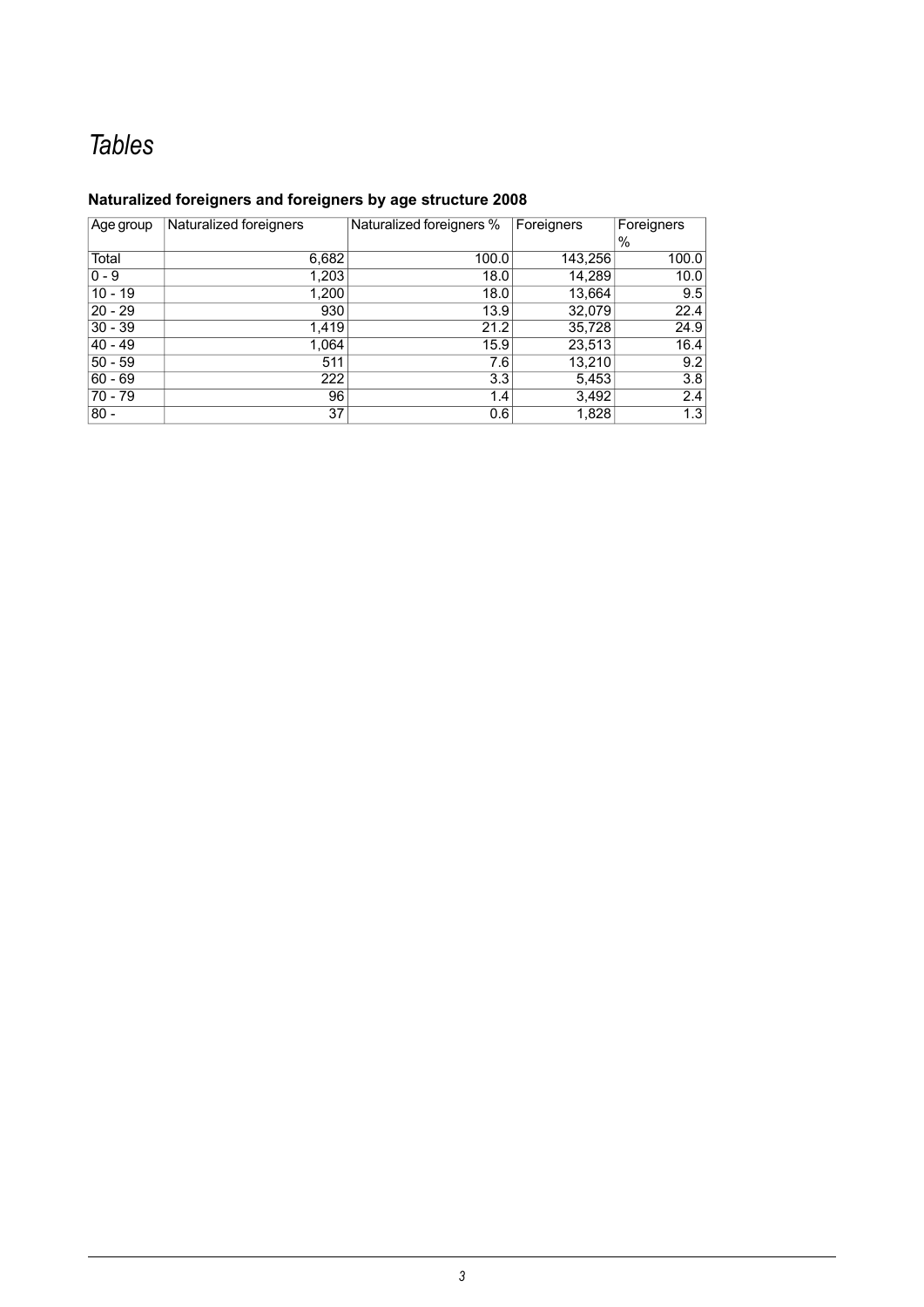# *Figures*

#### <span id="page-3-0"></span>**Naturalized foreigners by previous citizenship 2008**

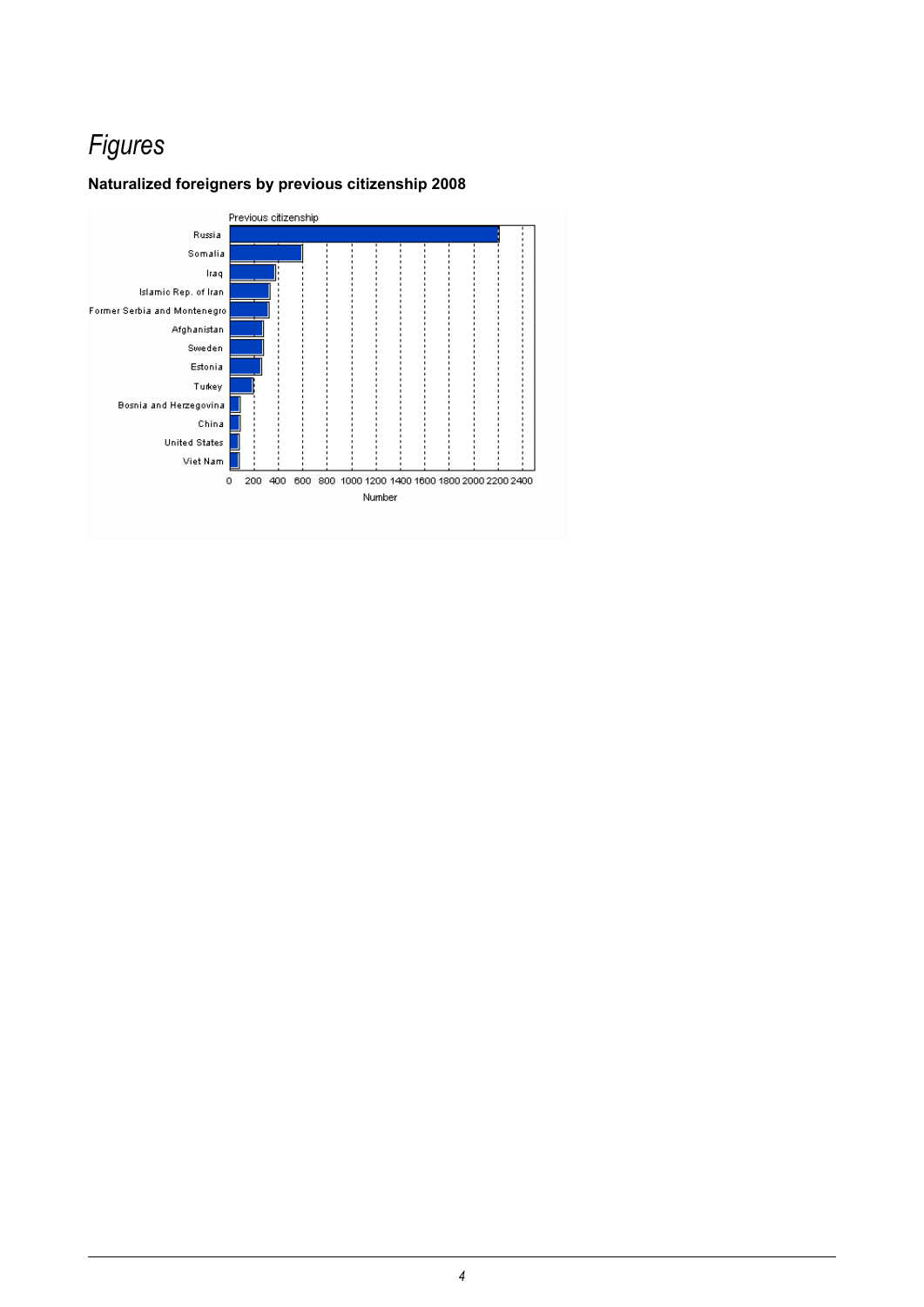### *Quality description, naturalized foreigners*

#### <span id="page-4-0"></span>*1. Relevance of statistical information*

The main source used when producing Finnish population statistics is the Popula-tion Information System of the Population Register Centre. Changes in the data on the vital events of the resident population are updated into the Population Informa-tion System continuously by local population register authorities. From 1975 Sta-tistics Finland has obtained population data from the Population Register Centre.

The last population registration was carried out in Finland on 1 January 1989. After that the Population Information System has been updated by notifications of changes. The data stored in the Population Information System are specified in the Population Information Act (11 June 1993/507).

Statistics Finland's function is to compile statistics on conditions in society (Statis-tics Finland Act of 24 January 1992/48). These also include demographic statistics. Statistics Finland's Rules of Procedure definesthe Population Statistics unit asthe producer of demographic statistics(Statistics Finland's Rules of Procedure, TK-00-1443-08).

In accordance with the Act on the Municipality of Domicile, the municipality of domicile and the place of residence of individuals are recorded in the Population Information System. The municipality in which a person lives or the one construed by the inhabitant as the municipality of domicile on the grounds of residence, family ties, livelihood or other equivalent circumstances, or to which the inhabitant has close links due to the aforementioned circumstances is deemed the municipality of domicile. (Act on the Municipality of Domicile, 201/1994.) The population registered in the Population Information System is divided into those present and those absent. Those present are permanent residents of Finland, either Finnish nationals or aliens. Those absent are Finnish nationals who when emigrating from the country have reported that they intend to be absent from Finland for more than one year, with the exception of Finnish nationals who are diplomats and those working in development co-operation (Act on the Municipality of Domicile, 201/1994.) Only changes in the population resident in Finland on 31 December are taken into account when compiling statistics on vital events. Persons moving to Finland from abroad are classified in the population statistics if the place of residence they have declared as their municipality of domicile is later confirmed as their place of residence.

#### *Citizenship*

Citizenship refers to a person's legal nationality in a certain country. Citizenship is usually determined at birth, but it may be changed upon moving to live in another country. A person may also be a citizen of more than one country (see Nationality Act, 359/2003). Persons with both Finnish and foreign citizenship will be entered in the statistics as Finnish nationals. If a foreign national living in Finland has several nationalities, that person will be entered in the statistics as a national of the country on whose passport he or she arrived in the country. Persons having received Finnish nationality by both proceedings initiated upon petition and by declaration procedure are included in statistics on recipients of Finnish nationality.

The Population Register Centre has adopted the ISO 3166 standard in its nationality classification.

#### *2. Methodological description of survey*

The main source used when producing Finnish population statistics is the Population Information System of the Population Information Centre. Local register office updates a Population Information System with information it gets from persons experiencing vital events and parishes of the Evangelical-Lutheran and Greek Orthodox churches. Hospitals send information of births in machine-language format to maintenance of Population Information System. Local courts take information of decisions of adoptions and divorces dealt in the court into the Population Information System. The Finnish Immigration Service decide about the granting of Finnish citizenships (the Nationality Act 359/2003) and enters data about the decisions into the Population Information System. Statistics Finland receives the updated data on vital events in machine-language format on a weekly basis.

The deadline for delivering data to Statistics Finland on vital events in the statistical year is the end of January of the following year. The exception to this is the data on stillbirths, which were expected by the end of August.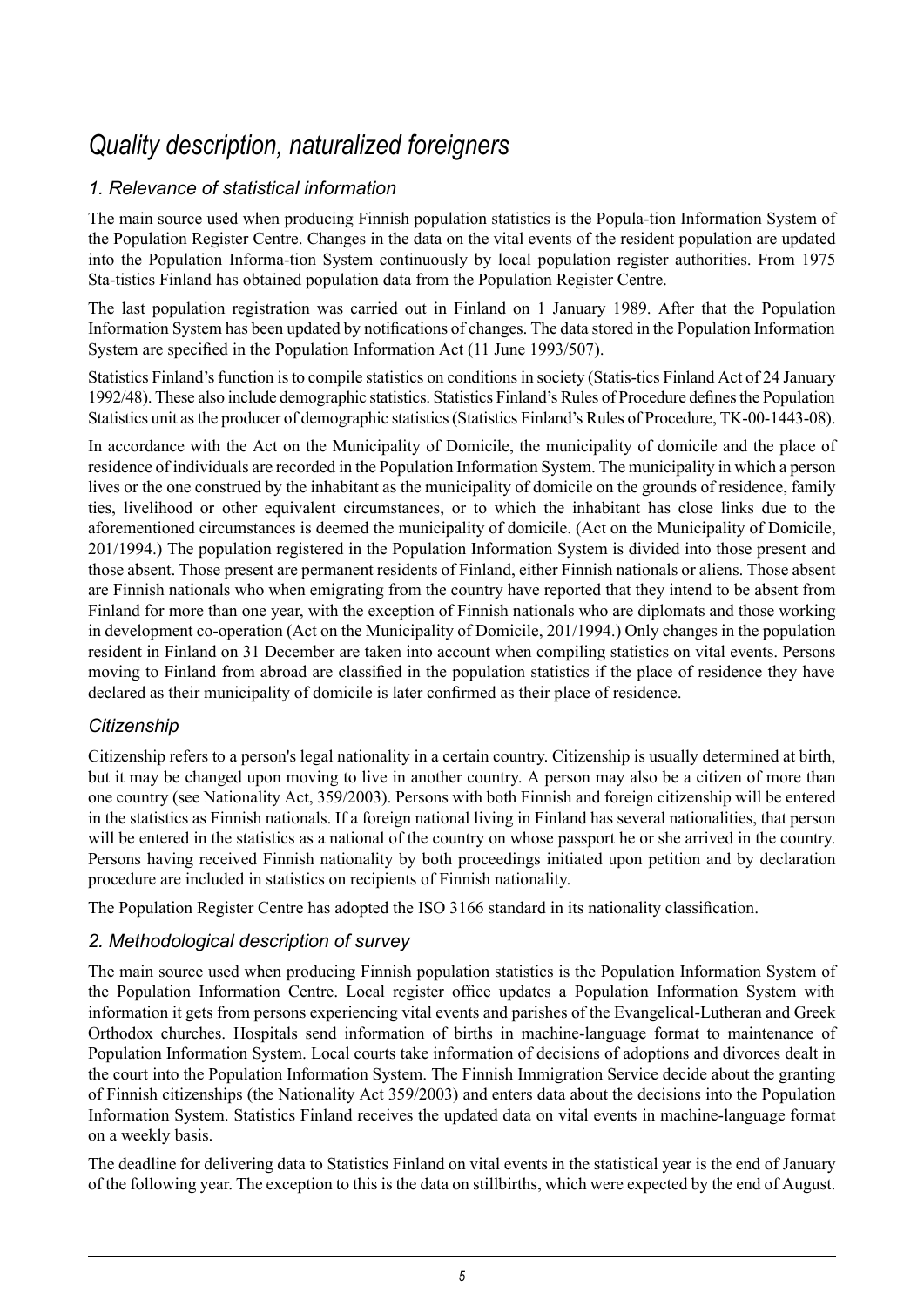Data on population changes in statistical year delivered to Statistics Finland after this date are included in the data of the following year.

#### *3. Correctness and accuracy of data*

In general, the Population Information System of the Population Register Centre can be considered very exhaustive as regards persons. In order that a person obtains a personal identity code, he or she has to be registered in the Population Information System. It is practically impossible to live in Finland without a personal identity code. A personal identity code is needed so that one can work legally, open a bank account, have dealings with authorities and so on. It can be safely assumed that Finland cannot have any substantial numbers of 'moonlighters' who receive their pay in cash for periods of over one year, for example. Staying in Finland for at least one year is the prerequisite for registering into the population of Finland.

After abolishment of yearly checking of domicile registers (January 1) in 1989 the Population Information System has been maintained only by notifications of changes to population information. Their correctness is determined by a reliability survey made on the addresses in the Population Information System.

The Population Register Centre charges Statistics Finland with the task of conducting yearly a sample survey on correctness of address information. Around 11,000 people are asked whether their address in the Population Information System is correct. In the 2007 survey, the address was correct for 98.8 per cent of the respondents.

In connection with municipal elections, returned notifications of voting sent to foreigners usually reveal around 1,000 persons who have moved from the country without giving notice and are thus still included in the Finnish population. The Population Register Centre removes them from the resident population in the Population Information System before the following turn of the year.

#### *4. Timeliness and promptness of published data*

Final vital statistics are published yearly in May to June, except for those on stillbirths, which are released in September. Since 1999 the regional division used has been that of the first day of the following year. Thus the municipalities that unite on the first day of the new year are already combined in the statistics on the last day of the previous year. Information on the vital statistics of the united municipalities before the unification is available from 2003 onwards.

Preliminary population data by municipality are available by month. In addition, the publication Quarterly Population Statistics containing preliminary data is released always at the end of the month following the previous quarter.

#### *5. Accessibility and transparency/clarity of data*

Basic population data are available in electronic form by municipality or with larger regional divisions than municipality in Statistics Finland's free Statistical Database on the internet.

The chargeable information service contains more specified information about the population by sub-area of municipality, for example.

The Altika statistical service also includes municipality-specific population data from 1975 onwards.

#### *6. Comparability of statistics*

Comparable regional vital statistics series are available from 1987. The tables always indicate which regional division is used.

Compilation of statistics on immigrants based on lists of passports began in 1900 and continued until 1984. From 1945 there are data on the total volume of migration between Finland and foreign countries derived from statistical materials of other countries. The migration statistics between the Nordic Countriesimproved in 1969, when the so-called Inter-Nordic Migration Form was introduced. Production of statistics on migration outside the Nordic Countries improved further in 1985, when the obligation to notify was extended to emigrants.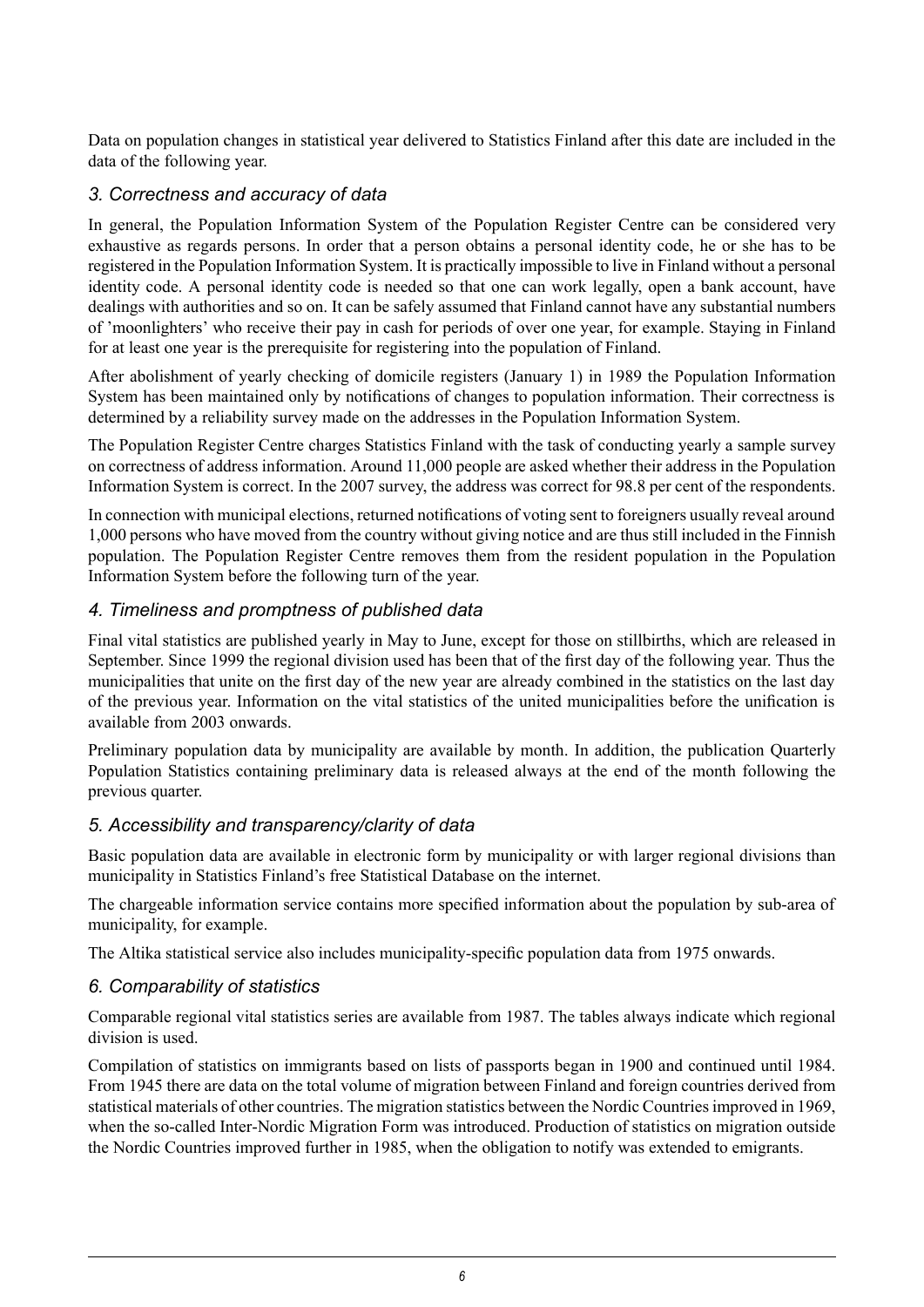Population data by municipality are available in electronic form in the Altika information service from 1975 onwards. The population time series in the free "Väestö" online service begin from the year 1980 or 1987. Vital statistics time series for the whole country is available from 1749.

#### *7. Coherence and consistency/uniformity*

Statistics Finland's other statistics use the data of demographic statistics as basic information on population. Consequently, Statistics Finland's other statistics correspond to demographic statistics.